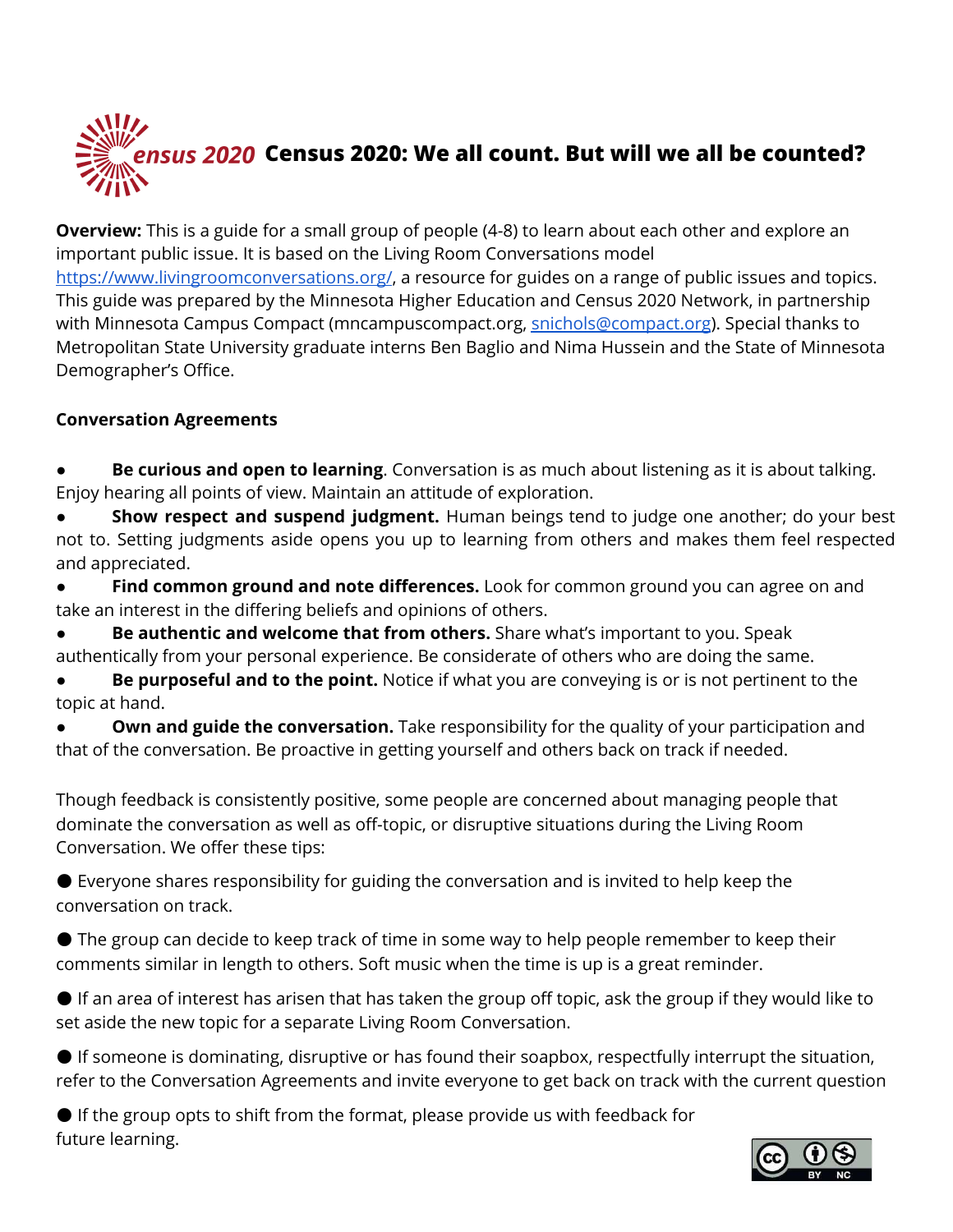# **Census 2020: Overview Information**

## **2020 Census: When & How?**

- **Census Day April 1, 2020:** Federal law requires that we all be counted based on where we live on Census Day -- citizens, non-citizens, visitors, babies -- everybody counts.
- **● You can do the census online, by phone, on paper, or in person.**
	- o Every household, including apartments, will receive a postcard before Census Day with an online link or phone number to submit census information. If no one in your household submits census info online or by phone, you'll get a paper census form in the mail. If no one fills out the form, enumerators from the Census Bureau will come to your door to collect your information.
- **You include everybody in the house or apartment on one census form.** One person fills it out on behalf of everyone living in their household (including non-family roommates). Every household is responsible for submitting their census information.
- **Languages: The census will be offered online in 12 languages,** with questionnaire support made online or available by phone in those same languages. Videos and printed materials will also be made available in 59 total languages. Many local community centers, libraries, schools, and nonprofits are also offering other census resources. $^\text{1}$

## **A Complete Count**

- **● The Census is supposed to include everybody. Still, some people don't get included.**
	- o The U.S. Constitution mandates a complete census count for everyone living in the country, and everyone is required by law to participate however there is no penalty for non-participation.
	- o Historically, undercounted communities are less visible and less powerful by not fully represented in the census count. The U.S. Constitution even historically stated that slaves were to be counted as just three-fifths of a person in the census.
	- o Many communities still go undercounted today, including those experiencing homelessness, Native American communities, and immigrant communities.
	- o Children and infants should always be included in a household's count.
- The number one predictor of going uncounted in the census: being a renter.

## **The Costs of Going Uncounted 2**

- Minnesota receives \$2,796 in federal funding, per person per year -- and that's determined by our census count. That's almost \$28,000 per person over the course of ten years!
	- o This is the estimated amount that Minnesota could receive for each of its residents based on federal population-based formulas that use census data.
- School lunches, Pell grants, special education, contracts for small businesses, and Medicaid<sup>3</sup>
	- **o** The census determines how much money our state gets for programs like these.
- The census count determines how many congress members each state has.

<sup>&</sup>lt;sup>1</sup> Language Services Update, Census Bureau: <https://www2.census.gov/cac/nac/meetings/2018-06/kim-language-services.pdf>

<sup>&</sup>lt;sup>2</sup> Minnesota State Demographic Center: Why It's Important [\(https://mn.gov/admin/demography/census2020/why-important/](https://mn.gov/admin/demography/census2020/why-important/))

<sup>&</sup>lt;sup>3</sup> George Washington University, Institute of Public Policy: Counting for Dollars 2020: The Role of the Decennial Census in the [Geographic](https://gwipp.gwu.edu/sites/g/files/zaxdzs2181/f/downloads/IPP-1819-3%20CountingforDollars_MN.pdf) Distribution of Federal Funds - [Minnesota](https://gwipp.gwu.edu/sites/g/files/zaxdzs2181/f/downloads/IPP-1819-3%20CountingforDollars_MN.pdf) Statistics.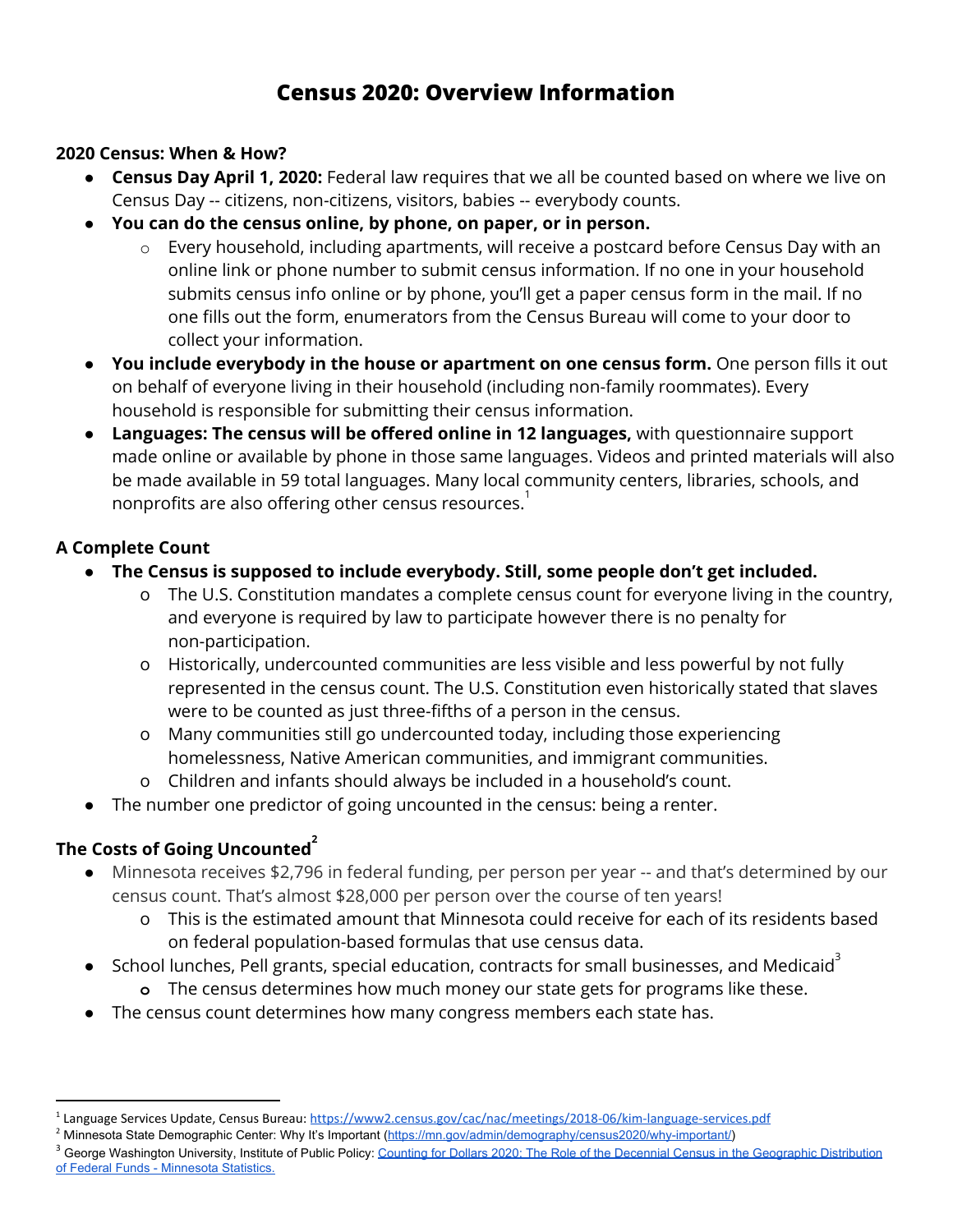- o States like Minnesota risk losing a member in the U.S. House when their populations are not growing at as high of a rate as similarly-populated states. The more that go uncounted in Minnesota, the greater the risk we lose representation.
- The census shapes business investment.
	- o Businesses and organizations use census data on growing areas and populations to make decisions about where to expand or invest.

## **Will Everyone Be Counted in 2020?**

- **● No Citizenship Question on the 2020 Census**
	- o The U.S. Supreme Court decided on June 27, 2019 that there will not be a question about citizenship status on the 2020 Census.
	- o Despite the fact that the citizenship question will not be included on the 2020 Census, potential inclusion of the question has raised concerns in communities. Immigrants and others report fears about how their census responses may impact them, their families, and their communities.

## **● Addressing Fear and Mistrust:**

- o It's illegal for anyone but the Census Bureau to use your information or share your personal census responses.
	- Title 13 of U.S. Code states that it is illegal for the Census Bureau to share one's information with another government entity – federal, state, or local – until 72 years have passed. This means that until that 72-year period expires, no one is ever identified individually in the census data. This also means that the Census Bureau would not be allowed to share an individual's census information with a local housing authority or a federal agency like ICE.
	- It should be noted that it was still census data that was used during WWII to identify and then forcibly intern Japanese Americans during the war. Title 13 was created in response to how census data was used during WWII.
- o You don't have to let anyone into your house.
	- Many do not feel comfortable talking to someone from Census at their door. Fortunately, you can reduce the chance of a census worker coming to your home if your household responds to the census online before enumerators begin going door-to-door.
- **● Race and Ethnicity Questions:** Previous census questions about our racial or ethnic identities on the census have only provided more limited response options that many did not see themselves in. Our country risks having a much greater misunderstanding of our racial and ethnic makeup, and will make decisions with less detailed data on our diversity, if greater numbers of people do not provide their race or identity on the census.
	- o To help address this, the 2020 census will provide respondents with the opportunity to enter their own description of their ethnicity or identity if the options provided are not listed.
- **● Anonymity:** You are not required to put your name on the census for your other responses to be recorded.